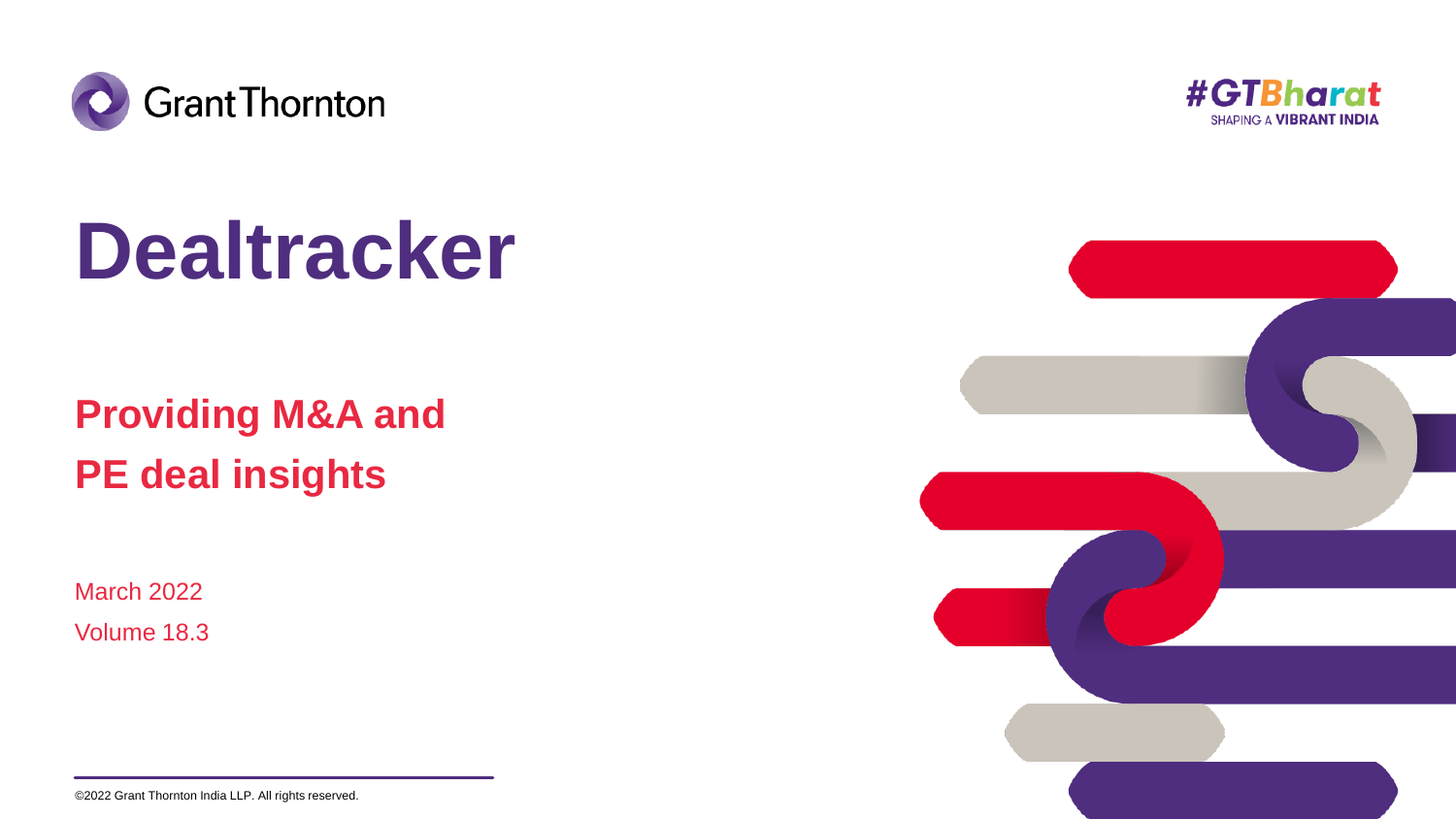## **Disclaimer**

This document captures the list of deals closed and announced based on the information available in the public domain.<br>Our analysis in the document is basis appropriate assumptions where necessary. For example, deals have by sectors and by funding stage based on certain assumptions. If unferent assumptions were to be applied, the outed<br>and observations would be different. Hence, the document should not be relied upon as a substitute for rel This document captures the list of deals closed and announced based on the information available in the public domain. by sectors and by funding stage based on certain assumptions. If different assumptions were to be applied, the outcomes detailed advice. Grant Thornton Bharat LLP does not take any responsibility for the information, any errors or any decision and any loss thereof incurred by the reader as a result of relying on the document.

**Click to add name** assumptions, wherever necessary. Please note that the criteria used to define Indian start-ups include a) the company should have been incorporated for five years or less than five years as at the end of that particular year, and b) the company is working towards innovation, development, deployment and commercialisation of new products, processes or services driven by technology or intellectual property. Deals have been classified by sectors and by funding stages based on certain

## $\mathsf{Author:}\qquad \qquad \blacksquare$ **Author:**

## **Monica Kothari**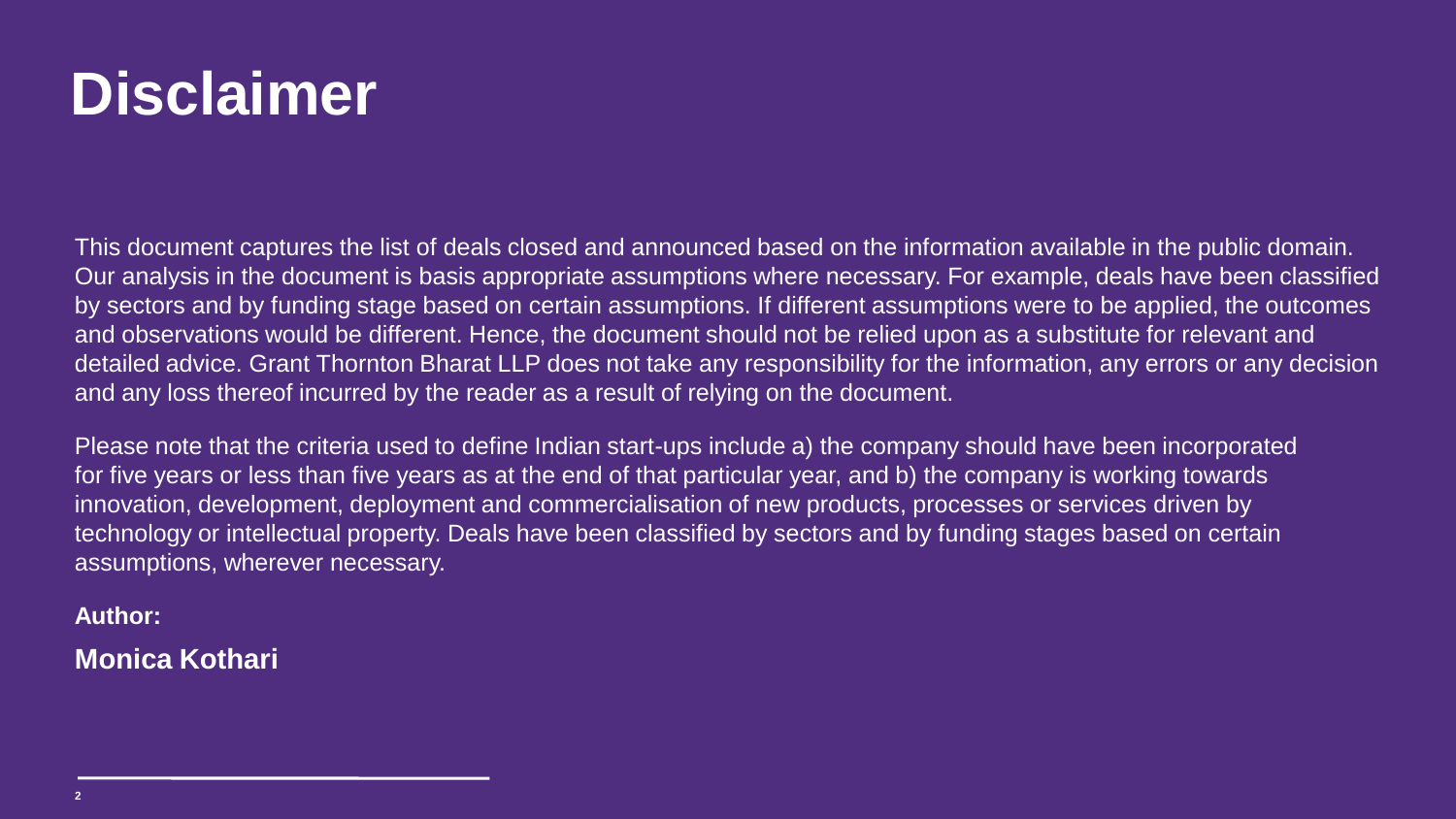# **Key highlights**

The global economy was in a weaker position in the beginning of 2022 than previously expected due to the Omicron spread, which led countries to reimpose mobility restrictions and Russia's invasion of Ukraine. These developments have thrown the growth recovery into doubt as the ramifications of the COVID-19 pandemic over the last two years are still being felt worldwide. Rising energy prices and supply disruptions have resulted in higher and more broad-based inflation than anticipated in many emerging markets and developing economies. While the world focuses on the supply chain disruption from the war in Ukraine, another disruption is taking place on the other side of the globe. The recent COVID-19 outbreak in China and Hong Kong has led to government-imposed restrictions. Amid all the global events, India continues to remain optimistic, driven by government incentives (corporate tax cut, product-linked incentive schemes), improving public spending, better capacity utilisation, exports, healthier corporate balance sheets, among other factors.

After logging a record-high deal activity and surpassing pre-COVID-19 levels in 2021, 2022 commenced on a positive note recording 608 deals aggregating to USD 13.3 billion. This translates to a significant 49% growth in the deal volumes and 9% increase in the deal values compared to January- March period of 2021. Despite the increased scrutiny from regulators, rising interest rates, global tensions and stock market and commodity volatility, Q1 2022 received increased attention from the dealmakers. The deal activity continues to be driven by both strategic and financial transactions.

Mergers and acquisitions (M&A) activity in the first quarter of 2022 recorded more than double the volumes registering 167 deals while values declined by 46% at USD 3.9 billion as compared to the corresponding period last year. While some strategic buyers were motivated by the plethora of available assets and low cost of capital, many jumped into the fray to stay competitive. Strategic deal makers raced to acquire both transformative capabilities and/or to expand. Big-ticket transactions in sectors, such as telecom, renewables and cleantech, insurance and manufacturing reflect the continued interest in consolidation.

25 large deals of at and over USD 100 million each and 99 deals valued between USD 10 – 99 million, coupled with a heightened focus on startups helped the Indian private equity (PE) funding ecosystem post a 92% increase in the investment values to USD 9.4 billion across 441 transactions in Q1 2022 compared with 299 deals aggregating to USD 4.9 billion witnessed in Q1 2021. Byju's USD 800 million fundraise led by Sumeru Ventures, Vitruvian Partners, BlackRock and Byju Raveendran, Founder and CEO of BYJU'S, was the largest deal recorded in Q1 2022.

Increasing demand for digital commerce, as the 'no touch' economy theme continues on the back of continued internet penetration and digital transformation of businesses, has led to global investors and strategic players showing a strong appetite for backing techenabled businesses. Following this, start-up, e-commerce, and IT sectors led the deal activity in Q1 2022 together, recording 479 deals valued at USD 8.5 billion. This is 79% of overall deal volumes and 64% of deal values. Only these three sectors notched up over USD 1 billion worth transactions in Q1 2022. However, we also witnessed high-value investments of over USD 100 million in education, telecom, manufacturing, pharma, banking, agriculture, retail, energy and real estate sectors.

Despite headwinds from the pandemic and other uncertainties, dealmakers in India are notably optimistic about the prospects for a stronger economy in the current year and therefore, we expect the momentum of deal activity to continue in the coming months of 2022. In particular, demand for new technological capabilities and underlying innovation is anticipated to grow. This is likely to drive M&A deal-making. The start-up ecosystem is expected to continue strong in 2022, fueled by PE activity, with more new-age companies becoming unicorns. Many unicorns will continue to become serial acquirers, causing a wave of consolidation among new-age businesses.

## **Shanthi Vijetha**

Partner, Growth Grant Thornton Bharat

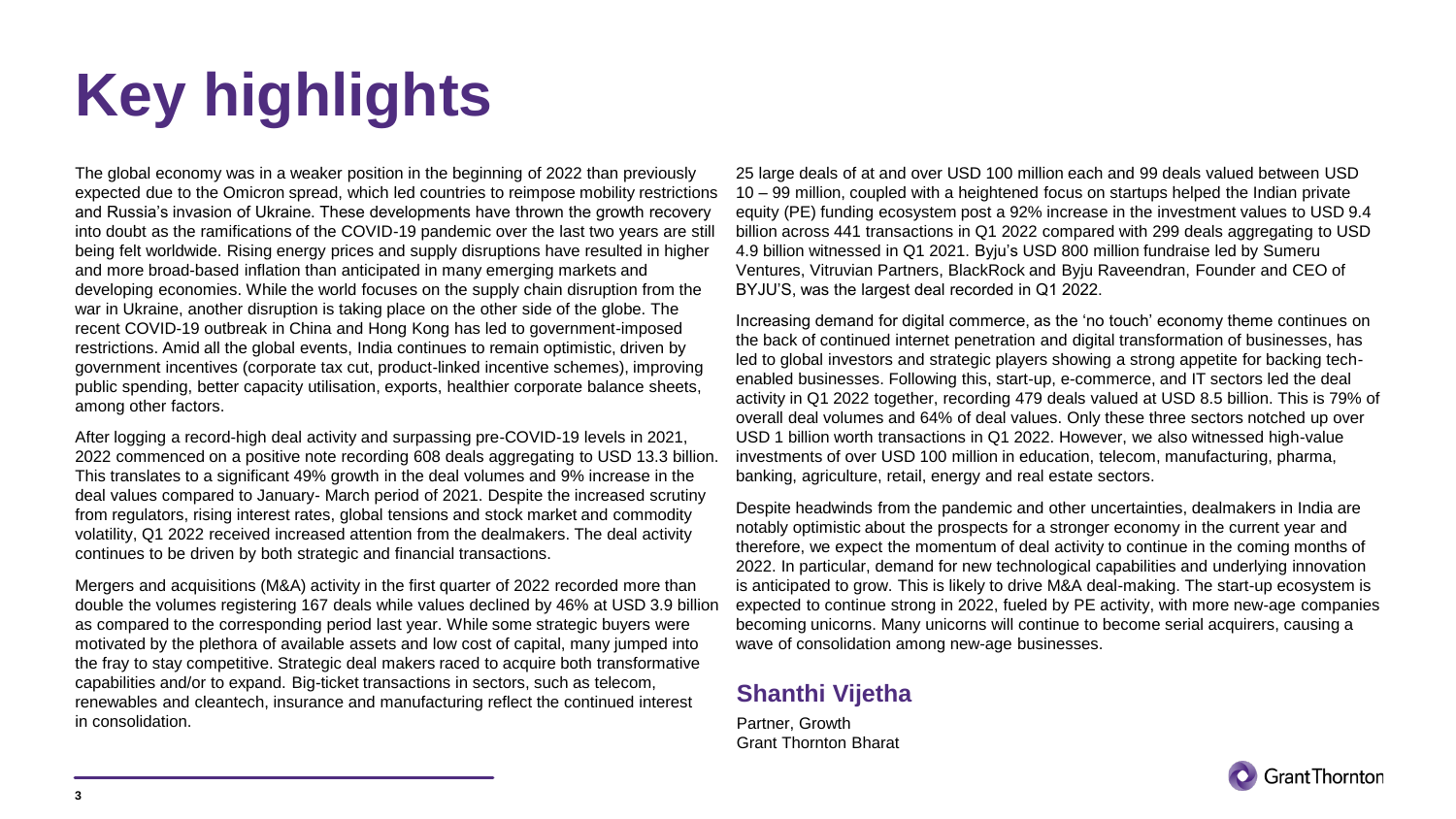## **Deal snapshot**

1.2  $1.5$ 

0.0 1.0



Jan Feb Mar Apr May Jun Jul Aug Sep Oct Nov Dec



 - 40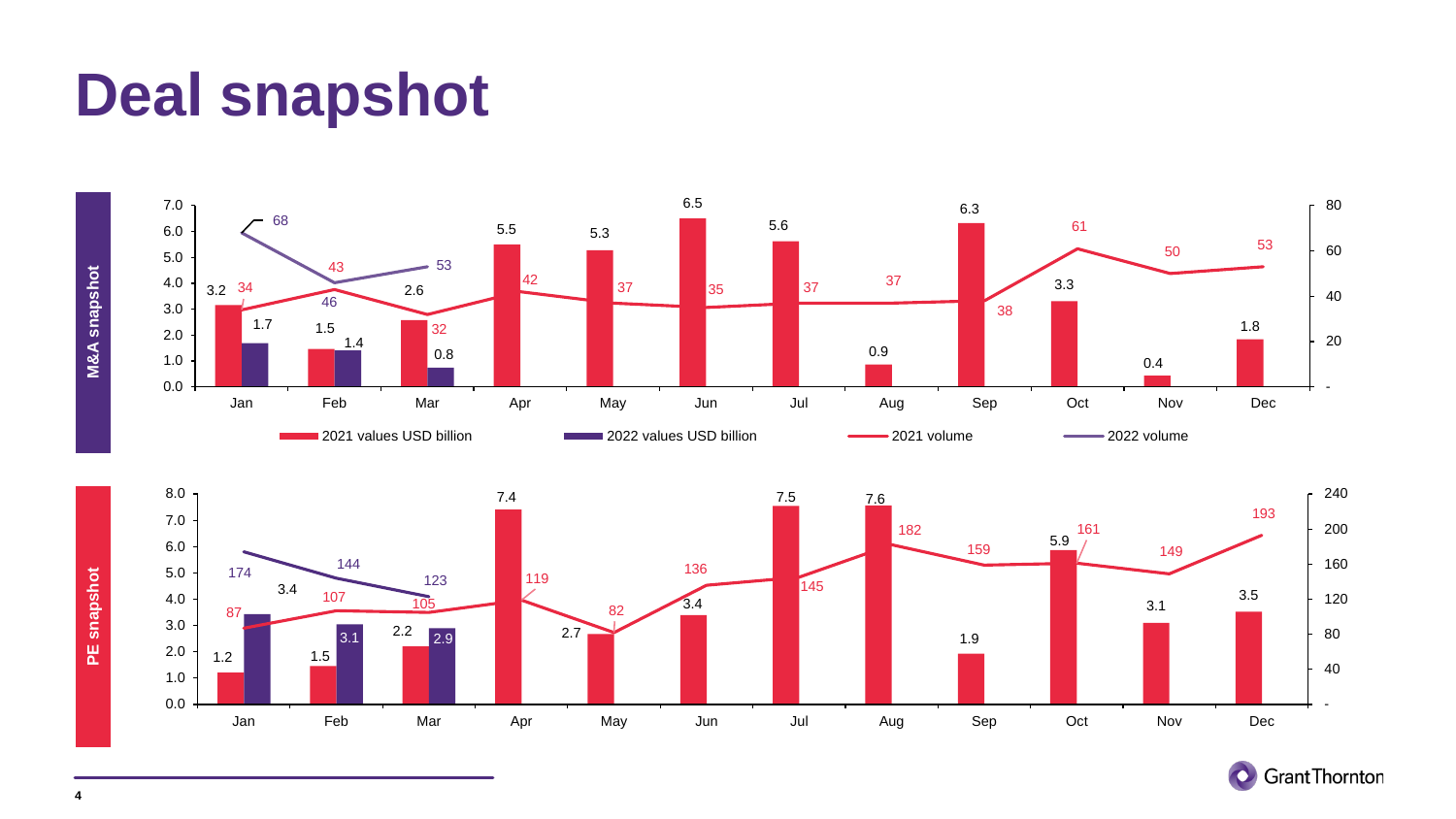## **Deal snapshot (contd.)**







**IPO snapshot**

**IPO** snapshot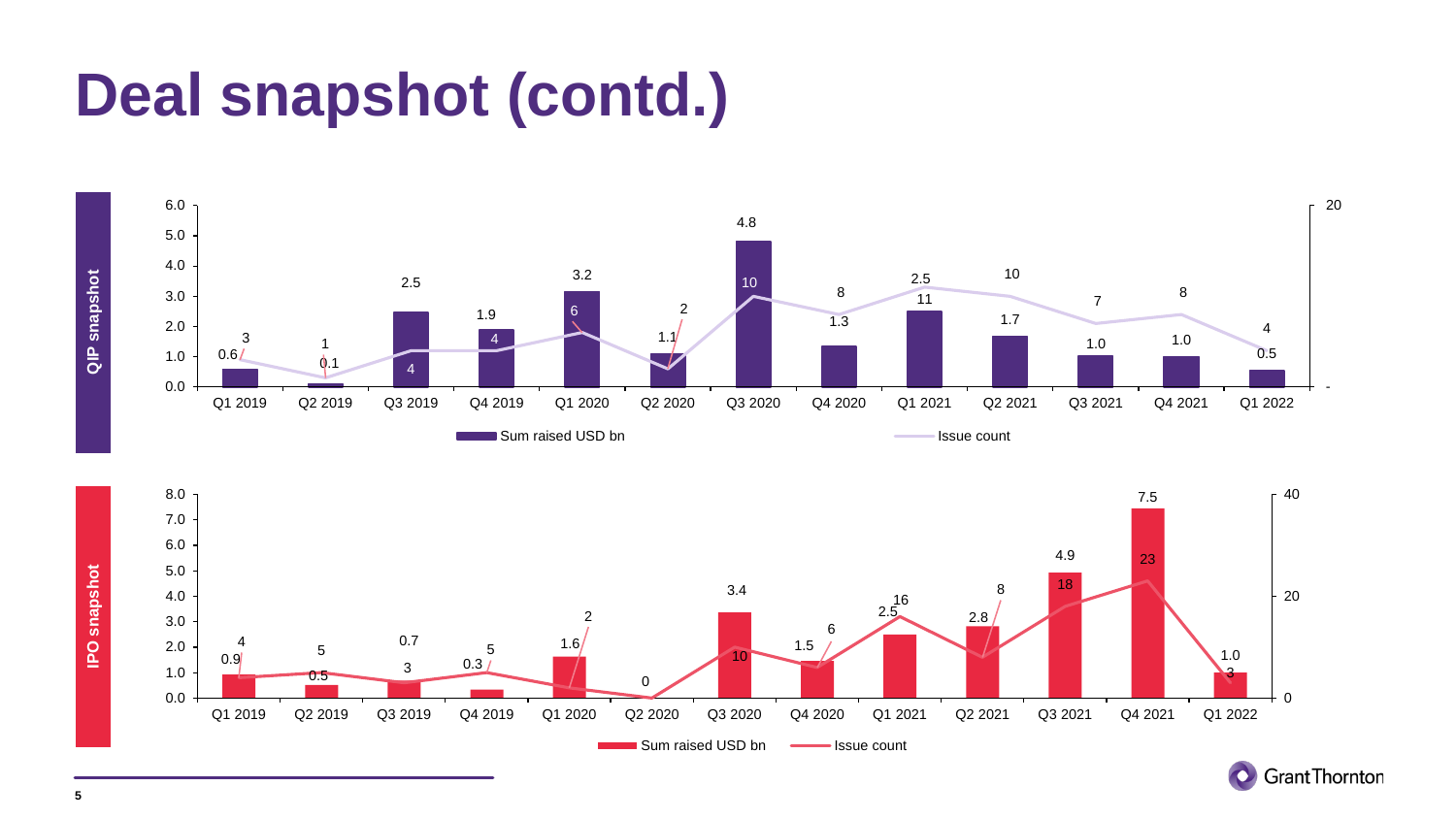# **Big ticket PE investments drove the overall deal values in Q1 2022**

| Deal summary         |      | <b>Volume</b>                |      |                     |       |               |                            |
|----------------------|------|------------------------------|------|---------------------|-------|---------------|----------------------------|
|                      | 2020 | 2021                         | 2022 | 2020                | 2021  |               | 2022                       |
| <b>Domestic</b>      | 55   | 80                           | 131  | 5.260               | 2.649 |               | 1,995                      |
| Cross-border         | 40   | 29                           | 36   | 3.850               | 4.561 |               | 1,863                      |
| <b>Total M&amp;A</b> | 95   | 109                          | 167  | 9.111               | 7,210 | 146%          | 3,858                      |
| PE                   | 222  | 299                          | 441  | 5.321               | 4.903 | ↑92%          | 9,402                      |
| <b>Grand total</b>   | 317  | 408                          | 608  |                     |       | ↑9%           | 13.260                     |
|                      |      |                              |      |                     |       |               |                            |
| Inbound              | 20   | 14                           | 18   | 3.418               | 2,908 |               | 952                        |
| Outbound             | 20   | 15                           | 18   | 432                 | 1,653 |               | 911                        |
|                      |      | <b>Cross-border includes</b> |      | ↑53%<br>47%<br>↑49% |       | 14,432 12,113 | <b>Value (USD million)</b> |

|      | Deal summary                 |      | <b>Volume</b> |              |       | <b>Value (USD million)</b> |      |       |
|------|------------------------------|------|---------------|--------------|-------|----------------------------|------|-------|
|      |                              | 2020 | 2021          | 2022         | 2020  | 2021                       |      | 2022  |
|      | Domestic                     | 18   | 23            | 45           | 1.672 | 954                        |      | 571   |
|      | Cross-border                 | 10   | 9             | 8            | 186   | 1,630                      |      | 180   |
| 2022 | Total M&A                    | 28   | 32            | 53<br>66%    | 1,858 | 2,584                      | ⊥71% | 751   |
| 适    | PE                           | 64   | 105           | 123<br>17%   | 1.426 | 2,216                      | 31%  | 2,907 |
| ē    | <b>Grand total</b>           | 92   | 137           | 176<br>↑ 28% | 3,284 | 4,800                      | 124% | 3,658 |
|      | <b>Cross-border includes</b> |      |               |              |       |                            |      |       |
|      | Inbound                      | 4    | 5             | 3            | 160   | 123                        |      | 23    |
|      | Outbound                     | 6    | 4             | 5            | 26    | 1.507                      |      | 157   |

## Q1 2022 witnessed y-o-y rise in overall volumes and PE deal values

- External risks continued to rise for domestic markets with geopolitical events adding to the existing worries on tightening of liquidity by global central banks amid rising inflation. Amid volatility, INR depreciated against USD driven by concerns around geopolitical conflict potentially impacting crude prices. This is further expected to exacerbate the global supply chain disruption and lead to potential repercussions for industries with significant reliance on energy resources, the downstream energy-related sectors, automotive and electronics, among others. However, India remained optimistic as the COVID-19 conditions seemingly firmed and both the manufacturing and services PMIs ticked up in Q1 2022.
- In Q1 2022, India Inc. recorded 608 deals worth USD 13.3 billion, up from 408 deals worth USD 12.1 billion recorded in Q1 2021. While this represented a significant 49% increase in the deal volumes, values increased by only 9% compared with Q1 2021.
- Compared with Q4 2021 (October- December), Q1 2022 (January-March) witnessed fall in the overall deal activity, both in terms of deal volumes and values by 9% and 27%, respectively as Q4 2021 recorded two deals in the billion-dollar category and 39 deals valued at and over USD 100 million each compared to no deals and 35 deals, respectively, in Q1 2022.
- M&A deal volumes witnessed a significant 53% increase in deal volumes compared to Q1 2021, driven by 64% increase in the domestic deal volumes. While the volumes jumped more than half, the values dropped by 46% as Q1 2021 witnessed two deals valued over billion dollar aggregating to USD 3.9 and Q1 2022 did not. The drop in the values can also be attributed to around 70% of deals having undisclosed deal values.
- PE investment values, on the other hand, recorded USD 9.4 billion in Q1 2022 across 441 deals, the highest number of deals recorded in the opening quarter of any given year. This translated to a significant 92% increase in the deal values and 47% growth in deal volumes compared to the same period last year. The uptrend in the deal activity was on the back of 25 high-value investments valued at and over USD 100 million and 99 deals valued between USD 10–99 million, compared to only 13 and 65 such deals, respectively, witnessed in Q1 2021. The quarter also witnessed the emergence of 11 unicorns across tech-savvy sectors compared to only two unicorns created in Q1 2021.
- The first quarter of 2022 recorded only four Qualified Institutional Placement (QIP) issues of USD 541 million compared to 11 issues worth USD 2.5 billion witnessed in Q1 2021. Similar to the trend witnessed with QIP fundraising, initial public offering (IPO) recorded also recorded only three issues with a 60% fall in the issue size at USD 1 billion over Q1 2021, which saw 16 issues valued at USD 2.5 billion.

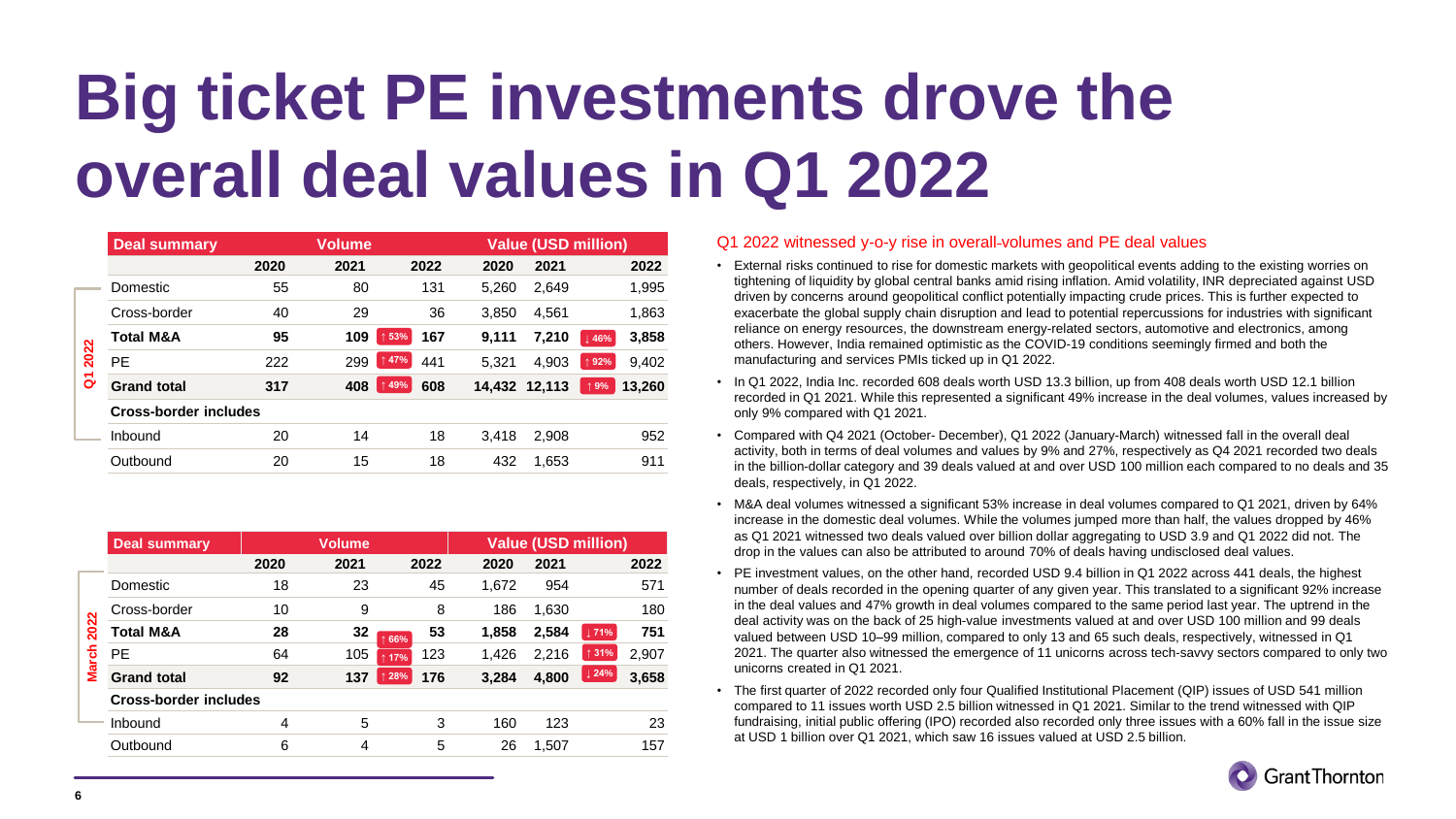## **M&A dealboard: Q1 2022**

## **Top 10 deals accounting for 6% of M&A deal volumes, constituted 60% of the total M&A deal values in Q1 2022**

| Top M&A deals of the quarter                            |                                                         |                                |                          |                  |
|---------------------------------------------------------|---------------------------------------------------------|--------------------------------|--------------------------|------------------|
| Acquirer                                                | <b>Target</b>                                           | <b>Sector</b>                  | USD million deal type    | % stake          |
| Google International LLC                                | <b>Bharti Airtel Limited</b>                            | Telecom                        | Minority stake<br>700    | 1%<br>Inbound    |
| <b>Tech Mahindra Limited</b>                            | Com Tec Co IT Limited                                   | IT and ITeS                    | 350<br>Acquisition       | Outbound<br>100% |
| <b>Reliance Retail Ventures Limited</b>                 | Dunzo Digital Private Limited                           | E-commerce                     | Strategic stake<br>200   | 26%<br>Domestic  |
| Jio Platforms Limited                                   | Glance Digital Experience<br><b>Private Limited</b>     | Start-up                       | Minority stake<br>200    | N.A.<br>Domestic |
| Crompton Greaves Consumer<br><b>Electricals Limited</b> | <b>Butterfly Gandhimathi Appliances</b><br>Limited      | Retail and consumer            | Controlling stake<br>186 | 55%<br>Domestic  |
| Generali Participations Netherlands N.V.                | Future Generali India Life Insurance<br>Company Limited | Banking and financial services | 167<br>Strategic stake   | 25%<br>Inbound   |
| Reliance New Energy Solar Limited                       | <b>Faradion Limited</b>                                 | Energy and natural resources   | 136<br>Acquisition       | 100%<br>Outbound |
| <b>Reliance Retail Ventures Limited</b>                 | Addverb Technologies Private<br>Limited                 | Manufacturing                  | 132<br>Controlling stake | 54%<br>Domestic  |
| Reliance Retail Ventures Limited                        | Purple Panda Fashion Private<br>Limited- Clovia.com     | E-commerce                     | 127<br>Majority stake    | 89%<br>Domestic  |
| Netcore Cloud Private Limited                           | Unbxd Inc                                               | IT and ITeS                    | Majority stake<br>100    | N.A.<br>Outbound |

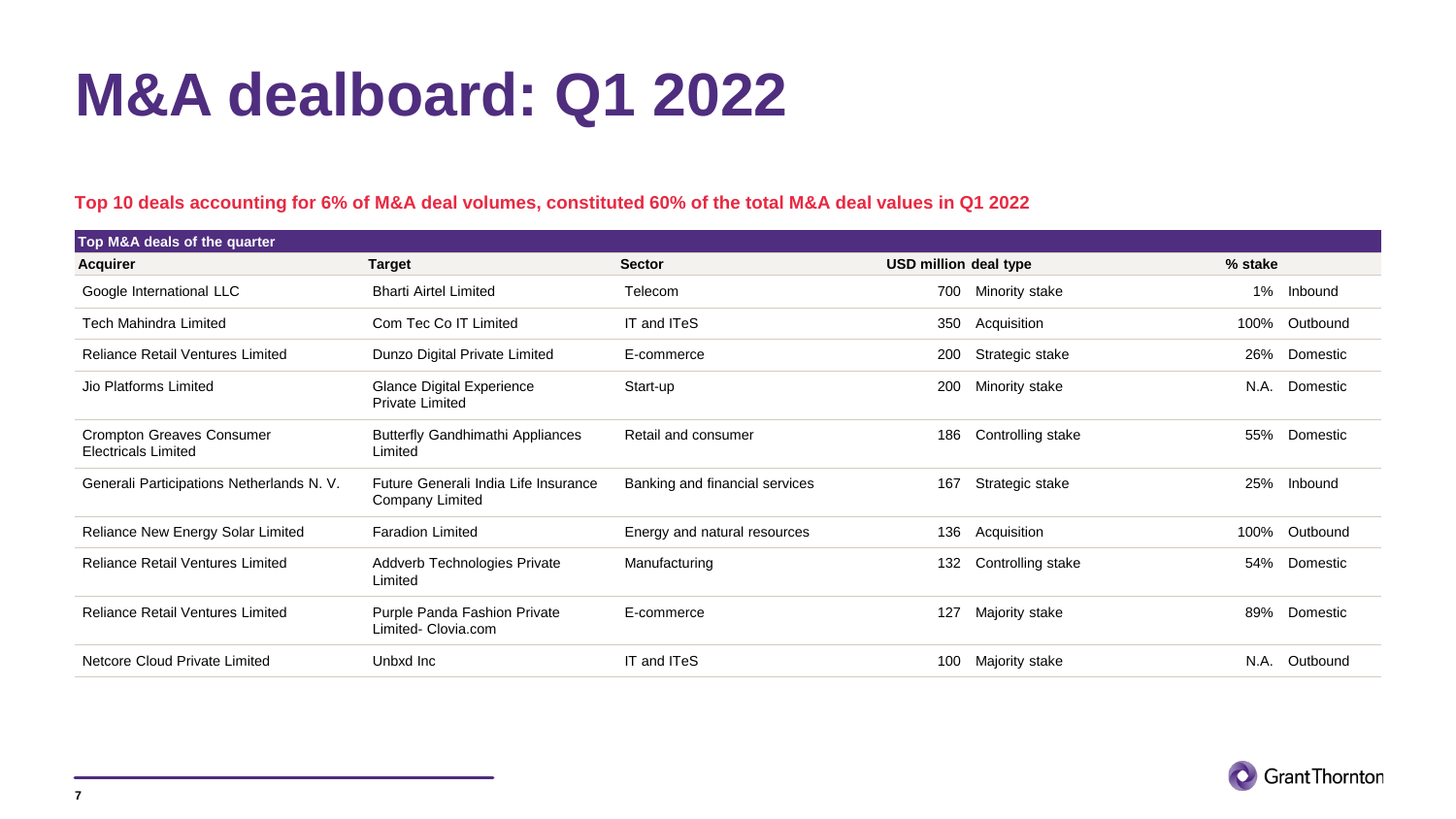## **M&A sector spotlight: Start-up sector dominated volumes, whereas IT sector led the values**

| <b>Key sectors</b>      |        |                    |
|-------------------------|--------|--------------------|
| <b>Notable sectors</b>  | Volume | <b>USD million</b> |
| Start-up                | 58     | 567                |
| IT and ITeS             | 34     | 825                |
| E-commerce              | 24     | 504                |
| Retail and consumer     | 11     | 302                |
| Hospitality and leisure | 5      | 118                |
| Manufacturing           | 4      | 155                |

## Notable sector trends

- With 35% of M&A deal volumes, the start-up sector continued to dominate M&A deal activity with 58 deals valued at USD 567 million in Q1 2022. Retail tech segment led the sector volumes with 24% followed by edtech, enterprise applications and infrastructure and fintech together accounting for 36% of sector volumes.
- Driven by Google's USD 700 million acquisition of 1.28% stake in Bharti Airtel, the telecom sector accounted for 18% of the M&A value, for Q1 2022. The sector witnessed only one deal, which also makes this the top deal for the quarter.
- Driven by Tech Mahindra's USD 350 million acquisition of CTC followed by Netcore's majority stake acquisition in Unbxd Inc for USD 100 million, IT sector topped the M&A value chart for Q1 2022 recording 34 deals valued at USD 825 million. The sector was dominated by deals in the IT solutions (53% of IT sector volumes) followed by software development segment with 32% of IT sector volumes.
- The quarter also witnessed high-value acquisition of over USD 100 million in the start-up (data analytics and AI), retail and consumer (consumer durables), e-commerce (on-demand services and retail), banking (insurance and TPAs), energy (Cleantech) and manufacturing (Industrial Materials) sectors. These high-value deals helped drive sector values for the quarter.
- The quarter witnessed Reliance group of companies execute eight deals across seven sectors; Curefoods execute six deals, all in the direct-to-consumer food brands; Thrasio style companies, such as Upscalio sealed five deals in the retail segment and Evenflow and Mensa brands also sealed four deals each. The good Glamm Group, too, recorded four deals across start-up, media and entertainment and retail sectors. Further, Shiprocket and IndiaMART also recorded four deals each with an aim to expand globally and build synergies.
- In addition to start-up, IT and e-commerce sectors, retail, media and entertainment, education and hospitality and leisure sectors also witnessed active deal activity accounting for 17% of M&A deal volumes during the first quarter of 2022.





## **Top sectors based on deal volume**



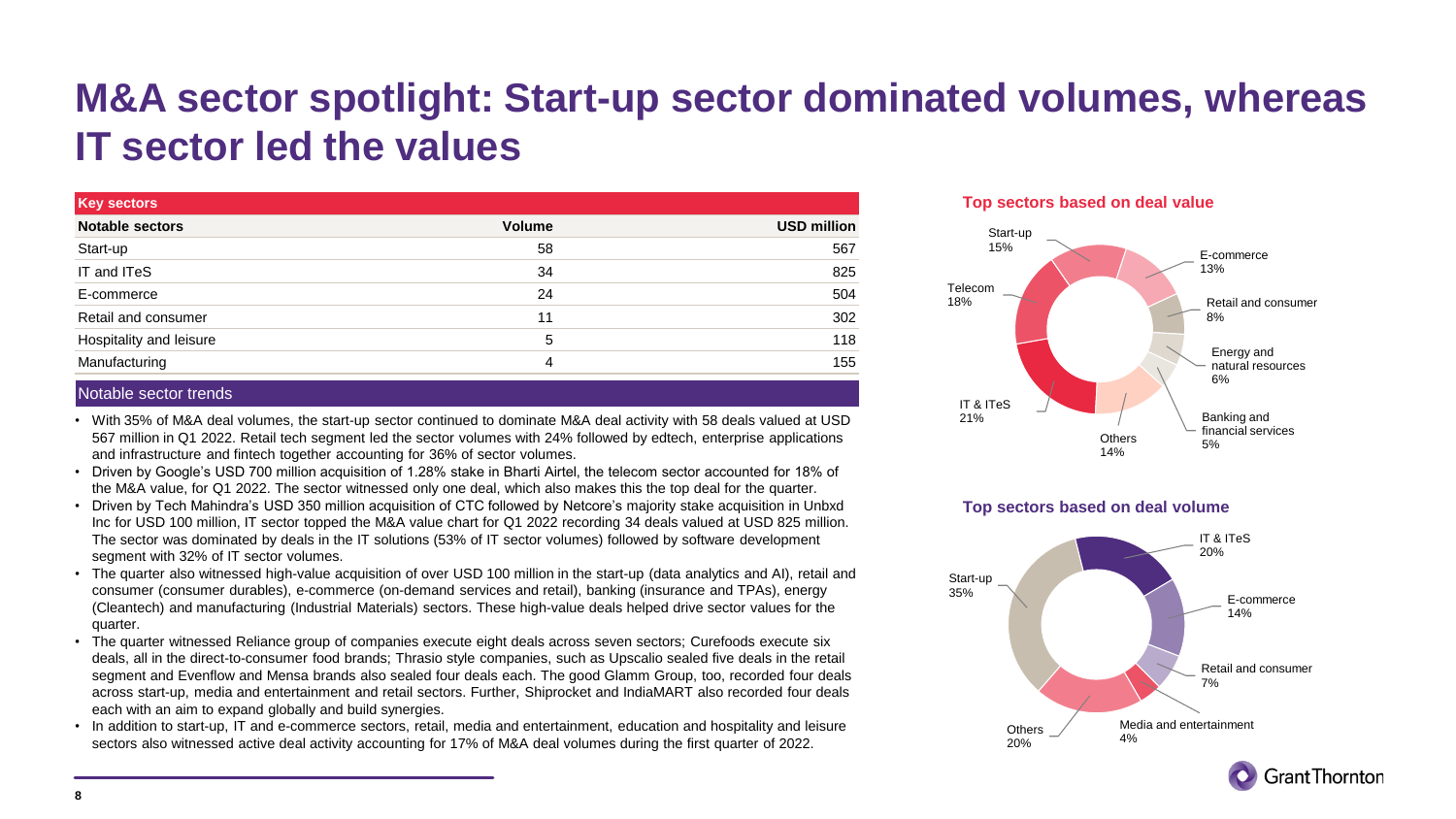## **PE dealboard: Q1 2022**

## **Top 11 deals accounting for 2% of PE deal volumes, constituted 39% of the total PE deal values in Q1 2022**

| Top PE deals of the quarter                                                                                                                                                                                                      |                                                                    |                                |                    |         |
|----------------------------------------------------------------------------------------------------------------------------------------------------------------------------------------------------------------------------------|--------------------------------------------------------------------|--------------------------------|--------------------|---------|
| Investor                                                                                                                                                                                                                         | Investee                                                           | <b>Sector</b>                  | <b>USD million</b> | % stake |
| Sumeru Ventures, Vitruvian Partners, BlackRock and Angel Investor                                                                                                                                                                | Think & Learn Private Limited- Byju's                              | Education                      | 800                | N.A.    |
| Invesco, Baron Capital Group, Sumeru Venture, IIFL AMC Late Stake Tech Fund,<br>Kotak, Axis Growth, Sixteenth Street Capital, Ghisallo, Smile Group, Segantii Capital,<br>Prosus Ventures, Alpha Wave Global, QIA and ARK Impact | Bundl Technologies Private Limited- Swiggy.com                     | E-commerce                     | 700                | N.A.    |
| Blackstone, TPG Growth, ChrysCapital, Investcorp and Norwest Venture Partners                                                                                                                                                    | <b>BusyBees Logistics Solutions Private Limited-</b><br>Xpressbees | E-Commerce                     | 300                | N.A.    |
| SoftBank, Goldman Sachs and Prosus Ventures                                                                                                                                                                                      | NTex Transportation Services Private Limited-<br>ElasticRun        | E-Commerce                     | 300                | N.A.    |
| <b>Brookfield Asset Management</b>                                                                                                                                                                                               | Jindal Poly Films Limited- packaging films business                | Manufacturing                  | 267                | 25%     |
| Ward Ferry, Tiger Global and Alpha Wave Global                                                                                                                                                                                   | Mogli Labs (India) Private Limited- Moglix                         | E-commerce                     | 250                | N.A.    |
| National Investment and Infrastructure Fund-II, Premji Invest and undisclosed<br>investors                                                                                                                                       | <b>BrainBees Solutions Private Limited- Firstcry</b>               | E-commerce                     | 240                | N.A.    |
| Greenoaks Capital, ICONIQ Strategic Partners, D1 Capital Partners, Steadview<br>Capital, Avenir Zetwerk Investors, and Lightspeed Venture Partners, among others                                                                 | <b>Zetwerk Private Limited</b>                                     | Start-up                       | 210                | N.A.    |
| <b>Warburg Pincus</b>                                                                                                                                                                                                            | Micro Life Sciences Private Limited- Meril Group                   | Pharma, healthcare and biotech | 210                | N.A.    |
| Tekne Private Ventures, Alpine Opportunity Fund, Edelweiss and others                                                                                                                                                            | Ola Electric Mobility Private Limited                              | Start-up                       | 200                | N.A.    |
| Alpha Wave, Tiger Global, Norwest Venture Partners, Matrix Partners and Creation<br>Investments                                                                                                                                  | Oxyzo Financial Services Private Limited                           | E-Commerce                     | 200                | N.A.    |

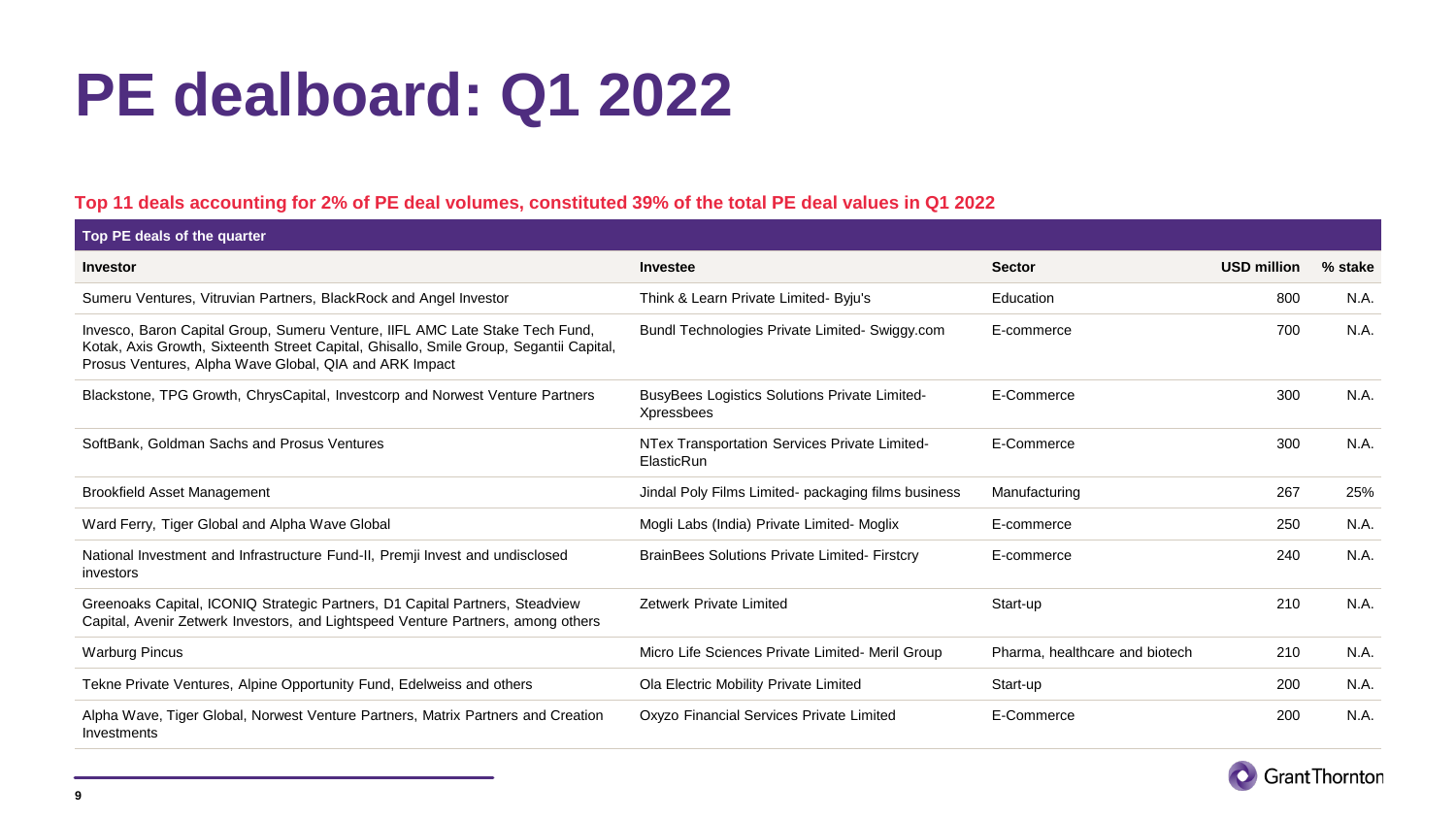## **PE sector spotlight: Start-ups and e-commerce dominated volumes and values, respectively, followed by IT and education**

| <b>Key sectors</b>             |        |                    |
|--------------------------------|--------|--------------------|
| <b>Notable sectors</b>         | Volume | <b>USD million</b> |
| Start-up                       | 283    | 2,899              |
| E-commerce                     | 60     | 3,240              |
| IT and ITeS                    | 20     | 452                |
| Retail and consumer            | 15     | 187                |
| Education                      | 11     | 917                |
| Pharma, healthcare and biotech | 11     | 475                |

## Notable sector trends

- Q1 2022 recorded 283 investments in the start-up sector with investments worth USD 2.9 billion leading the PE sector chart in terms of deal volumes. Retail, tech and fin tech segments led the investment volumes in the start-up sector with 18% each followed by the enterprise application infrastructure segment with 12% and edtech and health tech with 7% each. Agri-tech, auto tech, media tech, gaming and travel, transport and logistics platform segments also remained active during the quarter.
- **The quarter witnessed the emergence of 11 unicorns**  GlobalBees (a start-up, which is the second Thrasio-styled start-up to turn into a unicorn after Mensa Brands), LEAD school (Education), Darwinbox (IT and ITeS), Mamaearth (ecommerce), Xpressbees (e-commerce logistics), ElasticRun (app-driven logistics and distribution company), Livspace (interior design marketplace), Dealshare (retail tech) and Perfios (data analytics, big data and AI), Oxyzo Financial Services (fin tech) and Credavenue (fin tech).
- **Q1 2022 witnessed debut investments by foreign players in India**  (1) March Gaming's investment in Rooter sports (media and entertainment); (2) Healthcare-focused MBX Capital's investment in smiles.ai (start-up); (3) AngelList Early-Stage Quant Fund's investment in NovaBenefits (start-up); (4) Octave Ventures's investment in TRST01 (start-up) and (5) IDH FarmFit's investment in Stellapps (IT and ITeS).
- Driven by 10 high-value investments of at and over USD 100 million, the e-commerce sector led the investment values capturing 34% of PE values during Q1 2022, garnering investments worth USD 3.2 billion across 60 deals.
- Apart from the start-up and e-commerce sectors, IT, retail and consumer, education, pharma and banking sectors remained active during the first quarter of 2022 garnering USD 2.3 billion worth of investments constituting 15% of PE investment volumes. Besides these sectors, manufacturing, real estate and agriculture sectors also witnessed a highvalue investment of over USD 100 million.





## **Top sectors based on deal volume**

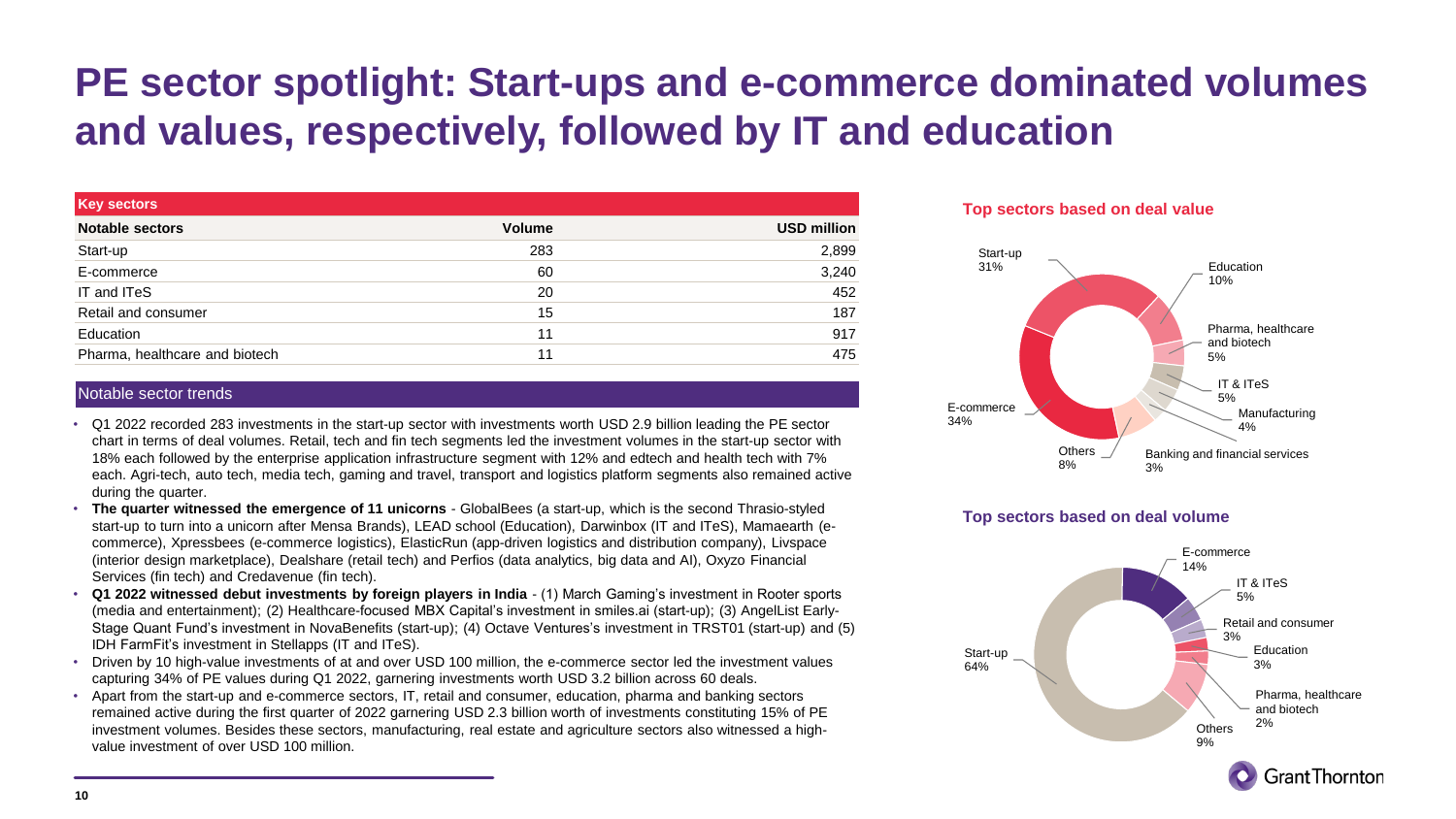advertising technologies, cloud computing,

| <b>Acquirer</b>                         | <b>Target</b>                        |
|-----------------------------------------|--------------------------------------|
| Google LLC is an American multinational | <b>Bharti Airtel Limited is a le</b> |
| technology company that specialises in  | telecommunications compar            |
| internet-related services and products, | countries across Asia and A          |
| which include a search engine, online   | product offerings include 2G         |

**Baarting global** ny with operations in 18 frica. The company's i. 3G and 4G wireless services, mobile commerce, fixed line services, high speed home broadband, DTH, enterprise services including national and international long-distance services to carriers.

## **Rationale**

software and hardware.

Google announced a long-term agreement that would entail the American internet giant investing USD 700 million for 1.28% stake in Bharti Airtel, in addition to up to USD 300 million towards potential multi-year commercial agreements.

This is the tech giant's second investment in an Indian telecom service provider (after Reliance Jio) and is part of its USD 10 billion India digitisation fund.

The investment will help Airtel develop its devices, home broadband, data centres, cloud adoption and, over a period, develop 5G networks. The other two areas of collaboration are 5G and cloud. Both companies will potentially co-create India-specific network domain use cases for 5G and other standards. Airtel uses Google's 5G-ready evolved packet core and software defined network platforms.

## **Deal of the quarter: M&A Deal of the quarter: PE**

**Google acquires 1.28% stake for USD 700 million in Bharti Airtel BYJU'S raises USD 800 million in funding round led by its founder**

## **Sector: Telecom Sector: Education**

#### **Investor Investee**

The consortium of investors included: **Sumeru Ventures, Vitruvian Partners and BlackRock along with its founder and CEO Byju Raveendran.**

**Think & Learn Private Limited- Byju's** is a global edtech company, providing highly adaptive, engaging and effective learning solutions to more than 150 million students around the world. Its annual renewal rate is 86% and its net promoter score (NPS) stands at 76. The company's geography-agnostic solutions and more than 12,000 teachers make learning engaging, with visual and contextual programs that adapt to the unique learning style, skill level and pace of each student.

### **Rationale**

Byju's has raised USD 800 million in fresh funding as part of a pre-IPO round. The round was led by founder and CEO Byju Raveendran, who contributed USD 400 million in his personal capacity, which is half of the total funding amount. With this, Raveendra's stake in the firm has increased to 25 percent from 22.55 percent.

Other backers in the funding round include, Sumeru Ventures, Vitruvian Partners and BlackRock. The company has raised fresh funds at an enterprise value of USD 22 billion, which has increased by about 22% from the last disclosed valuation of USD 18 billion.

The investment comes at a time when the company is gearing to come up with its initial public offer in the next 9-12 months.

Commenting on the fundraise, Raveendran said, "We continue to witness accelerated growth in India and international markets through both organic and inorganic routes. Our sustained focus is on achieving our long-term goals around creating life-long value for our learners. Our aspiration is to build something that will last for decades. Further, we will continue to invest in multiple learning models to provide students with quality education across the world."

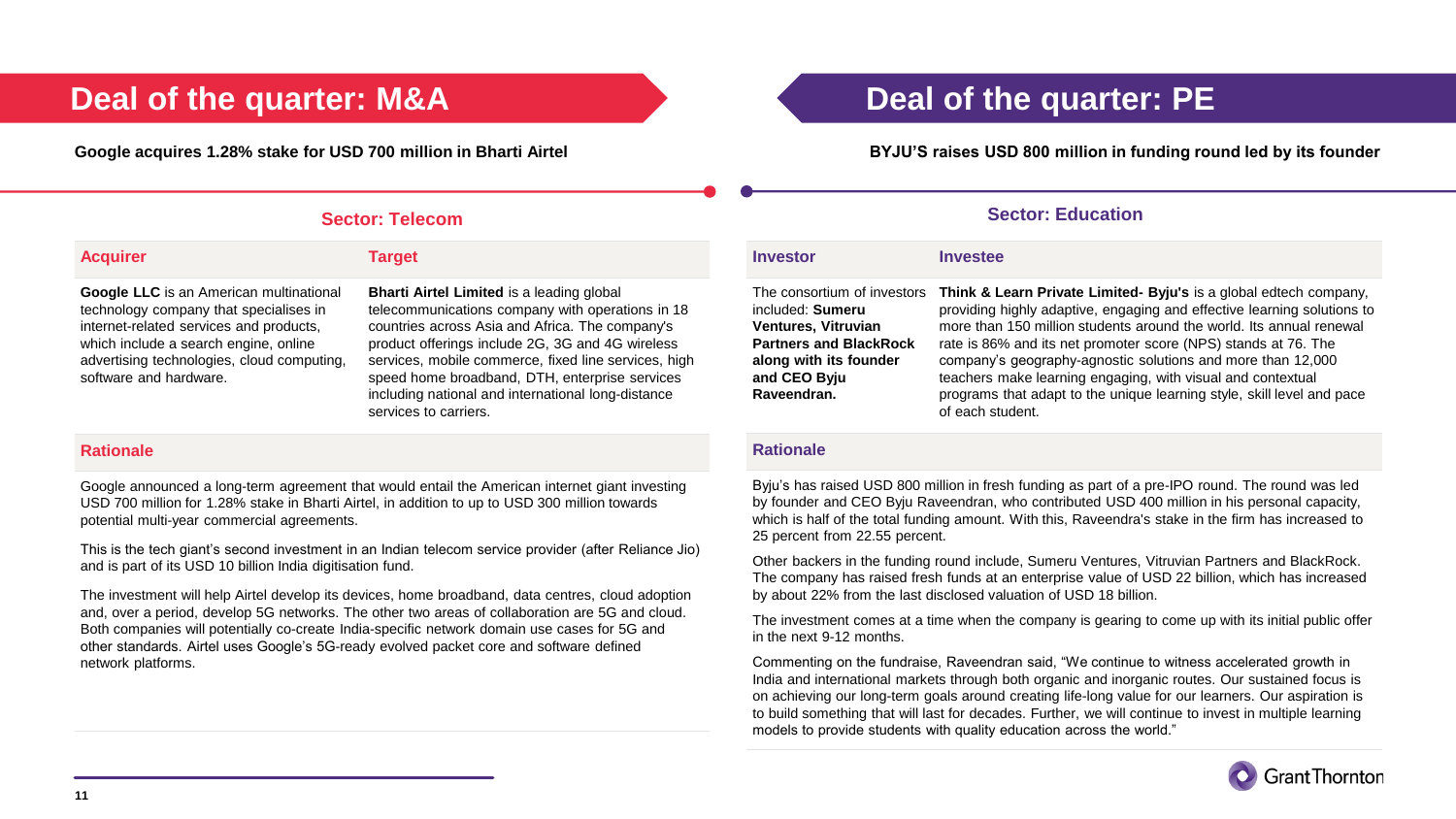## **About Grant Thornton Bharat**



**Presence in 13 major cities of India:** Ahmedabad, Bengaluru, Chandigarh, Chennai, Dehradun, Delhi, Gurgaon, Hyderabad, Kochi, Kolkata, Mumbai, Noida and Pune

**For more information, write to us at: GTBharat@in.gt.com**